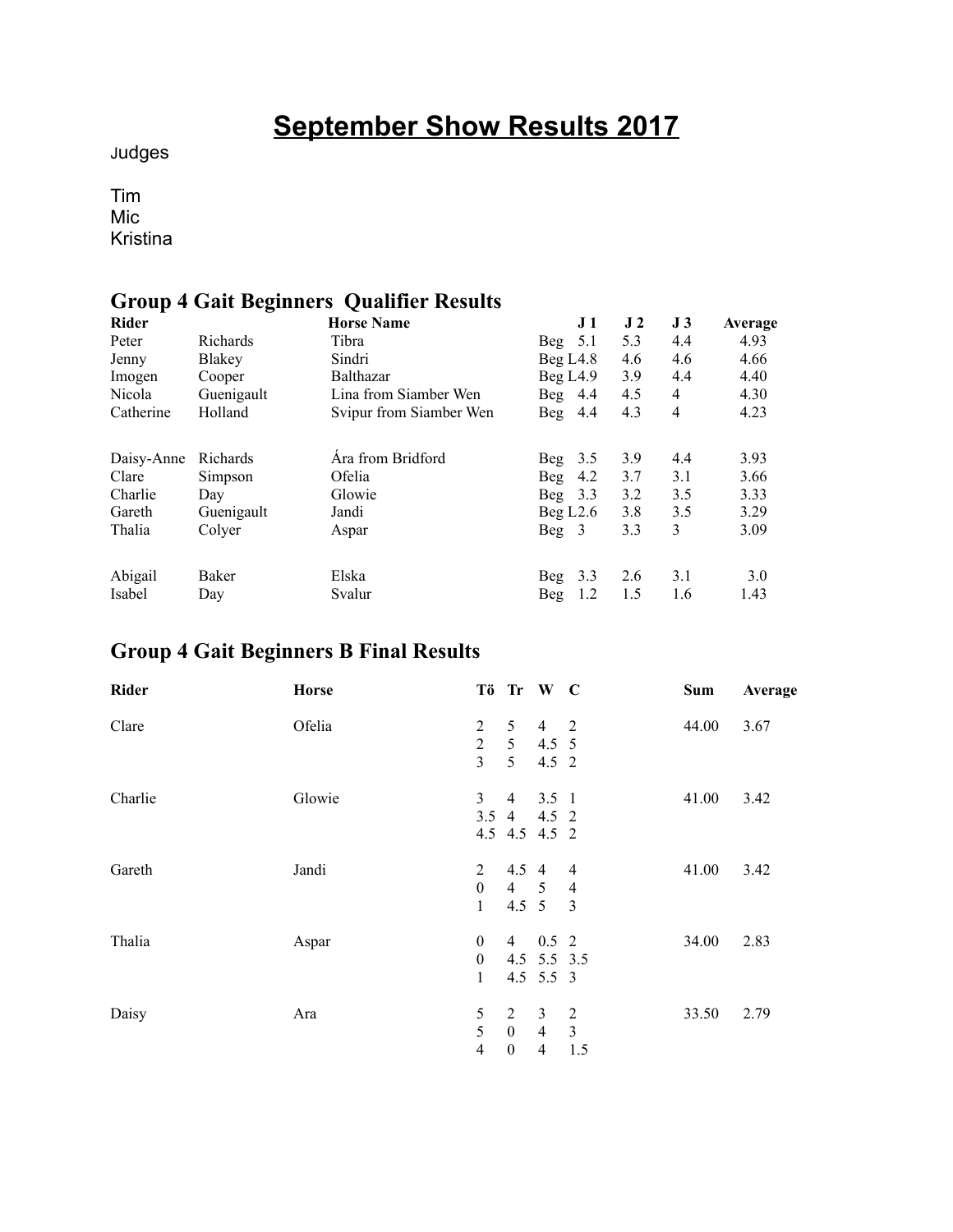# **Group 4 Gait A Final Beginners Final Results**

| Rider<br>Imogen | <b>Horse</b><br>Balshazar | Тö<br>5<br>$5.5 \quad 5$<br>$5.5\ 5$ | Tr<br>5                                 | W C<br>$4.5$ 5.5<br>5 <sup>5</sup><br>5 <sup>5</sup> | 5.5<br>5.5                                               | Sum<br>62.00 | Average<br>5.17 |
|-----------------|---------------------------|--------------------------------------|-----------------------------------------|------------------------------------------------------|----------------------------------------------------------|--------------|-----------------|
| Peter           | Tibra                     | 5<br>5                               | 5 <sup>5</sup><br>$3.5 \quad 5$         | 4.5 4.5 5<br>5 <sup>5</sup><br>5 <sup>5</sup>        | -5<br>4.                                                 | 57.00        | 4.75            |
| Clare           | Ofelia                    | 4<br>$\overline{3}$                  | 5 <sup>1</sup><br>$3.5$ 5.5 5           | 5.5 4.5 4<br>5                                       | $\overline{4}$<br>4.5                                    | 53.50        | 4.46            |
| Nicola          | Lina                      | $\overline{4}$<br>$4.5 \t5$          |                                         | 4.5 4.5 4<br>4.5 5 4.5 4<br>4.5 3.5                  |                                                          | 52.50        | 4.38            |
| Jenny           | Sindri                    | 5<br>5                               | 5.5 4.5 5                               | $1.5 \t5 \t0$<br>$2.5$ 4.5 0                         | $\boldsymbol{0}$                                         | 38.50        | 3.21            |
| Catherine       | Sveipur                   | 4<br>5<br>5                          | 5<br>$\overline{4}$<br>$\boldsymbol{0}$ | 5<br>5<br>5                                          | $\boldsymbol{0}$<br>$\boldsymbol{0}$<br>$\boldsymbol{0}$ | 38.00        | 3.17            |

*1*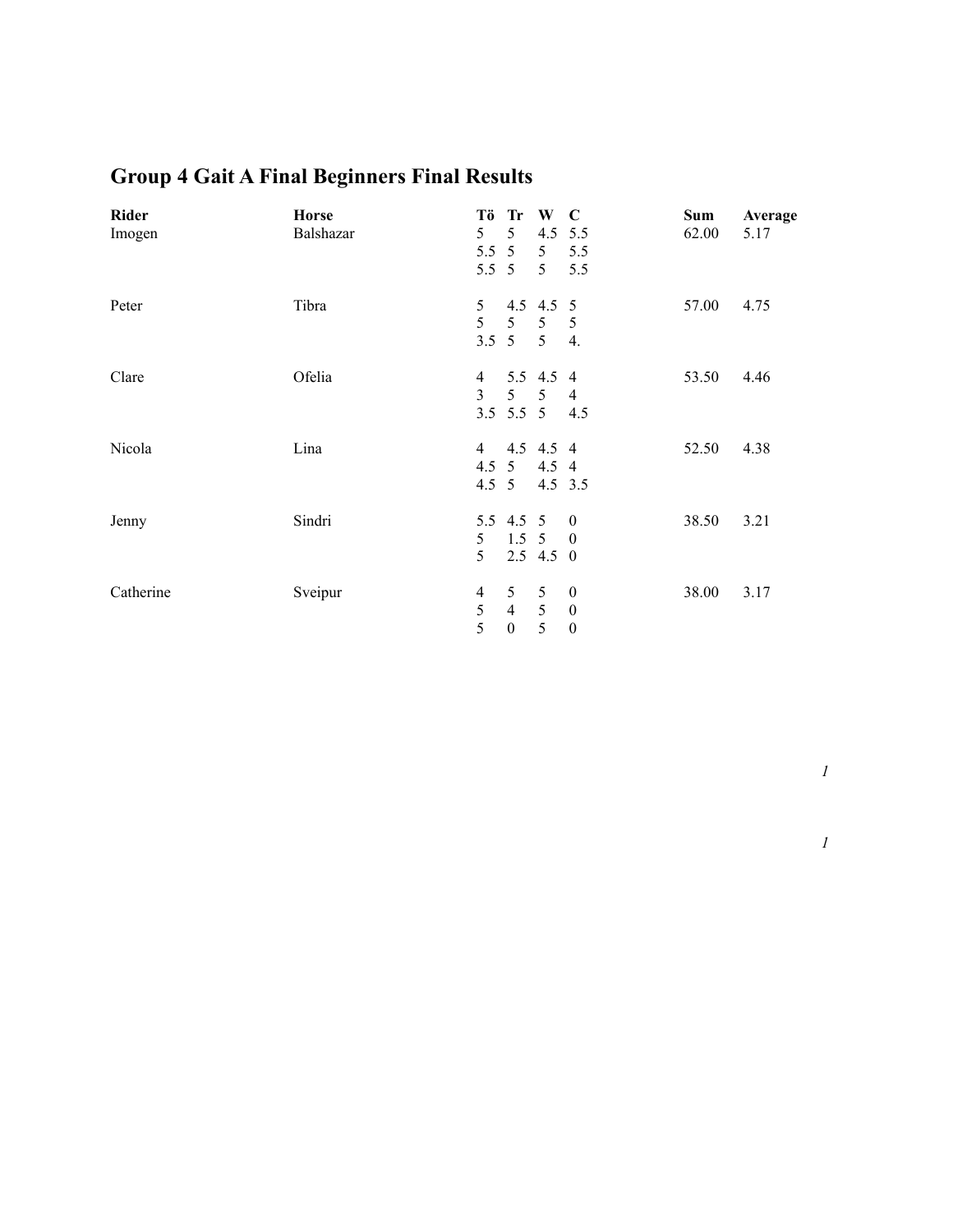# **Group 4 Gait Intermediate Qualifier Results**

| <b>Rider</b> |               | <b>Horse Name</b>       |             |     | J3  | Average |
|--------------|---------------|-------------------------|-------------|-----|-----|---------|
| Martine      | Bve           | Lois from Siamber Wen   | Int R $4.6$ | 45  | 4.3 | 4.46    |
| Graham       | Tyson         | Askia from Orchardleigh | Int R $4$   | 43  | 4   | 4.10    |
| Regina       | Andritter     | Nana                    | Int L $4$   | 3.5 | 4.3 | 3.93    |
| Kath         | Heathcote     | Svipur from caehaf      | 3.6<br>Int  | 4.1 | 4   | 3.89    |
| Ruth         | Colwill       | Solvi                   | Int R $3.9$ | 4   | 3.4 | 3.76    |
| Peter        | Rudin-Burgess | Hekla                   | Int         | 4   | 3.8 | 3.76    |

# **Group 4 Gait Intermediate Final Results**

| Rider       | <b>Horse</b> |                                                   | Tö Tr W C                                        |                                                   |                       | <b>Sum</b> | Average |
|-------------|--------------|---------------------------------------------------|--------------------------------------------------|---------------------------------------------------|-----------------------|------------|---------|
| Martine     | Lois         | 5 <sup>5</sup>                                    | 4.5 4.5 5<br>4.5 5 4 4                           | 4.5 4 4.5                                         | $\mathfrak{S}$        | 54.50      | 4.54    |
| Graham      | Askya        | $\overline{4}$<br>5<br>$\overline{4}$             | $\overline{4}$<br>$4\overline{ }$                | $4.5\quad4$<br>$4 \quad 5 \quad 4.5$<br>$4.5 \t5$ |                       | 52.50      | 4.38    |
| Kath        | Sveipur      | 4<br>4                                            | $\overline{4}$<br>3.5 4.5 5.5 5                  | $4.5 \quad 0$<br>4.5 5 4                          |                       | 48.50      | 4.04    |
| Regina      | Nana         | 3 <sup>7</sup><br>$\overline{4}$                  | 3.5 2 5 3.5<br>$4\overline{ }$                   | 3.5 4.5 4<br>$4.5 \quad 3$                        |                       | 44.50      | 3.71    |
| Ruth        | Solvi        | $\overline{4}$                                    | $\overline{4}$<br>2.5 4.5 4.5 3<br>$1.5 \quad 4$ | $4.5 \quad 0$<br>4.5 2.5                          |                       | 39.50      | 3.29    |
| Peter Rudin | Hekla        | $3.5 \quad 0$<br>$\overline{2}$<br>$\overline{2}$ | $\boldsymbol{0}$<br>$\boldsymbol{0}$             | $\overline{4}$<br>$\overline{4}$<br>3.54          | 3.5<br>$\overline{4}$ | 30.50      | 2.54    |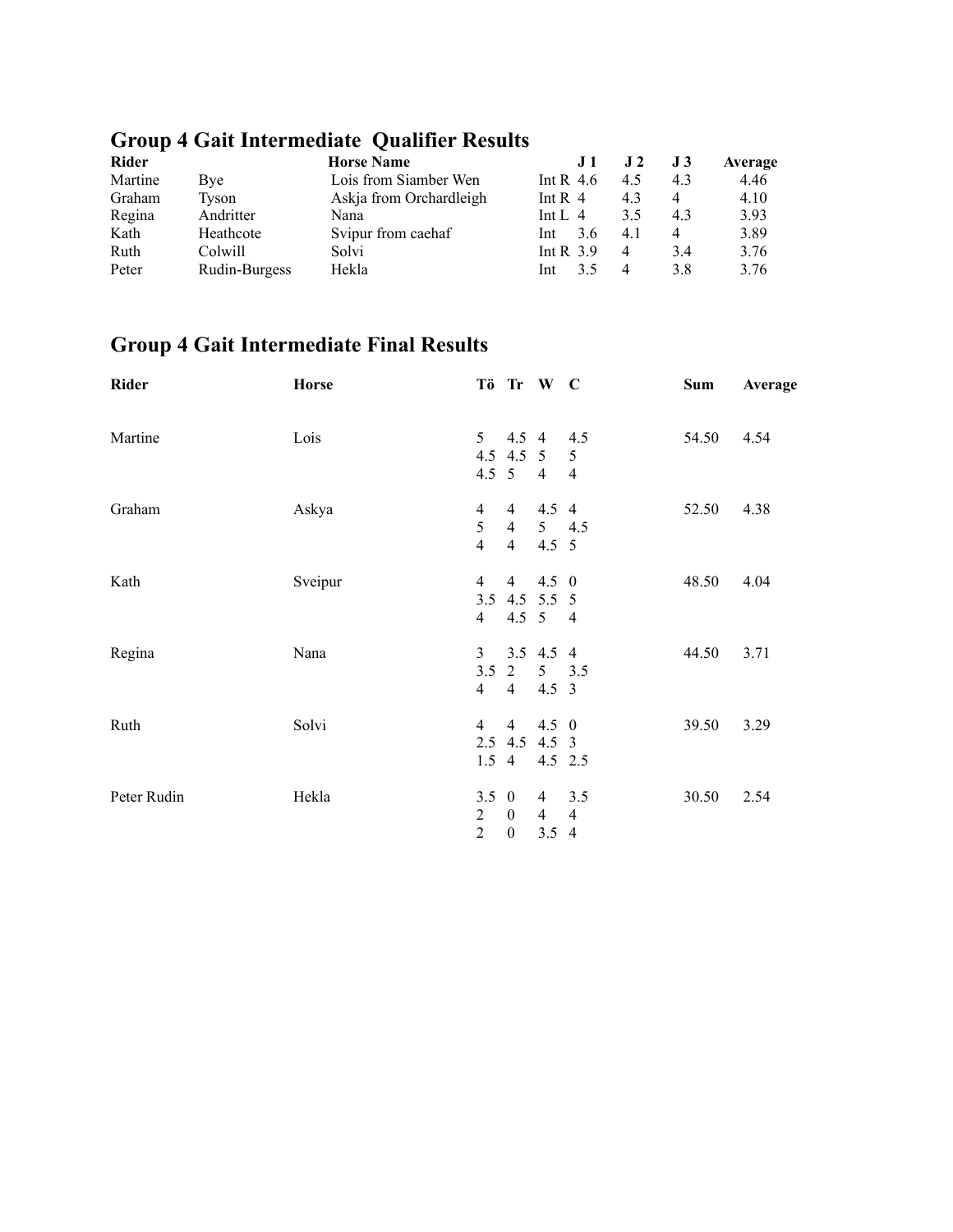# **Four Gait 4.1 Qualifier Results**

| <b>Rider</b> |           | <b>Horse Name</b>          | J 1 | $\bf J$ 2 | $\bf J$ 3 | Average |
|--------------|-----------|----------------------------|-----|-----------|-----------|---------|
| Nadine       | Kunkel    | Kjarkur frá Efri-Rauðalæk  | 5.7 | 6         | 5.6       | 5.76    |
| Jemimah      | Adams     | Fiolnir                    | 5.7 | 5.9       | 5.5       | 5.69    |
| Robyn        | Phillpot  | Tindur fra Kalfholi 2      | 5.2 | 5.1       | 4.5       | 4.93    |
| Fiona        | Tyson     | Gola from Bridford         | 4.9 | 4.6       | 4.6       | 4.69    |
| Phillipa     | Pringle   | Sokkull fra Efri Raudalaek | 5.2 | 4.5       | 4.3       | 4.66    |
| Harriet      | Vincent   | Rispa frá Kalfholti        | 4.1 | 4.4       | 4.7       | 4.39    |
| Peter        | Heathcote | Svali from Tockholes       | 39  | 38        | 4.1       | 3.93    |

## **4.1 A Final Results**

| Rider    | <b>Horse</b> | WT Tr Wa Ca FT                                     |                                               |                                     |                 |                       |            | Sum Average |
|----------|--------------|----------------------------------------------------|-----------------------------------------------|-------------------------------------|-----------------|-----------------------|------------|-------------|
| Jemimah  | Fjolnir      | 4<br>5 <sup>1</sup>                                | 6<br>6<br>5.5 6.5 7.5 6 6                     | 7 5.5 5.5<br>8 6                    |                 | 6                     | 90.50 6.03 |             |
| Nadine   | Kjarkur      | $5.5\quad6$                                        | 5 5.5 5 5.5 6<br>5.5 6 5 5.5 6                | 5                                   | 6 6             |                       | 83.50 5.57 |             |
| Robyn    | Tindur       | 5<br>5 <sup>5</sup>                                | 5.5 5 5 5.5<br>$4.5 \t5 \t4$<br>4.5 4 5 5 4.5 |                                     |                 | 5 <sup>5</sup>        | 72.50 4.83 |             |
| Harriet  | Rispa        | $\overline{4}$<br>$\overline{4}$<br>$\overline{4}$ | 6<br>6<br>5 <sup>5</sup>                      | 4.5 5 4.5<br>$4\quad 5$<br>$4.5\,5$ |                 | 5.5<br>5.5            | 72.50 4.83 |             |
| Fiona    | Gola         | $\overline{4}$<br>4.5 5 5 5<br>$4.5 \t5$           | .5                                            | 5 <sup>5</sup><br>5 <sup>5</sup>    | 5<br>$5 \t 4.5$ | 4.5<br>$\overline{4}$ | 71.00 4.73 |             |
| Phillipa | Sokkull      | 4<br>5<br>$\overline{4}$                           | 5<br>5<br>5                                   | 4.5 5.5 4<br>4.5 3.5 5              | $5\quad 5.5\;5$ |                       | 70.50 4.70 |             |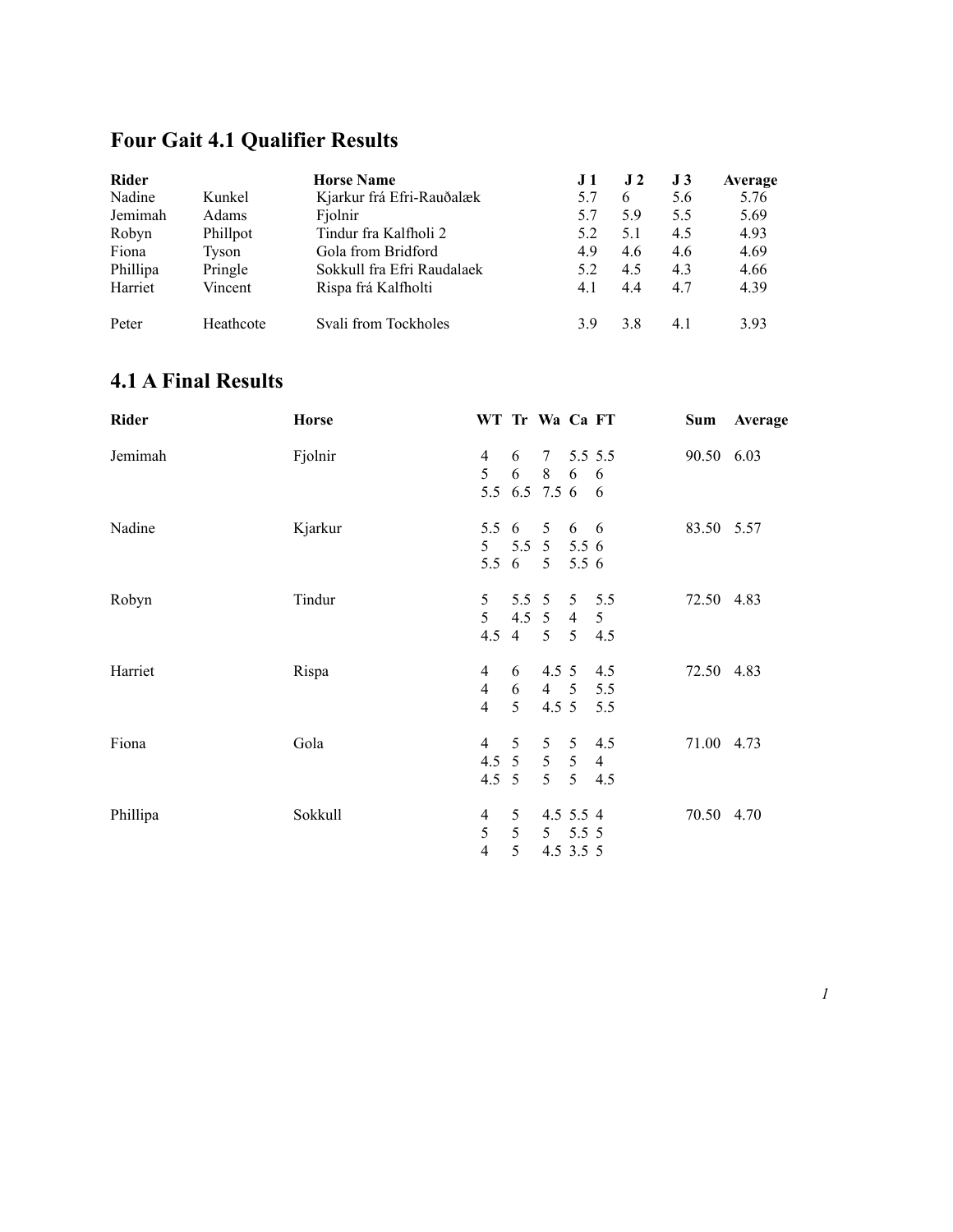# **Five Gait 5.1 Qualifier Results**

| <b>Rider</b> |              | <b>Horse Name</b>    | $J_{\rm 1}$ | $J2$ $J3$ | Average |
|--------------|--------------|----------------------|-------------|-----------|---------|
| Mike         | <b>Adams</b> | Hafeti               | 43          | 57        | 5.00    |
| Mic          | Rushen       | Fjalar fra Akureyri  | 44          |           | 3.95    |
| Crissie      | Edwards      | Kvika                | 2.9         | 41        | 3.50    |
| Robyn        | Phillpott    | Breki frá NeðraöSeli | 34          | 35        | 3.45    |

## **5.1 A Final Results**

| <b>Rider</b> | <b>Horse</b> | Тö             | Tr             | Wa Ca Pa       |               | Sum   | Average |
|--------------|--------------|----------------|----------------|----------------|---------------|-------|---------|
| Crissie      | Kvika        | $\overline{4}$ | 5 5            |                | 4.5 4         | 59.50 | 4.25    |
|              |              | 5 <sup>1</sup> | $\overline{0}$ | $\overline{0}$ | $0 \quad 0$   |       |         |
|              |              | $\overline{0}$ |                | $4.5 \quad 4$  | $4.5 \quad 3$ |       |         |
| Mic          | Fjalar       | 4.5 4          |                | 5.5            | 4.5 4.5       | 56.50 | 4.04    |
|              |              | $\mathbf{0}$   | $\overline{0}$ | $\mathbf{0}$   | $0 \quad 0$   |       |         |
|              |              | 5 <sup>5</sup> | $\overline{4}$ | 6              | $4.5 \quad 0$ |       |         |
| Robyn        | Breki        | 3              |                | 5.5 5.5 2.5 4  |               | 53.00 | 3.79    |
|              |              | $\theta$       | $\theta$       | $\overline{0}$ | $0 \quad 0$   |       |         |
|              |              | $\overline{4}$ | 5.5            | 4.5            | $2.5$ 2.5     |       |         |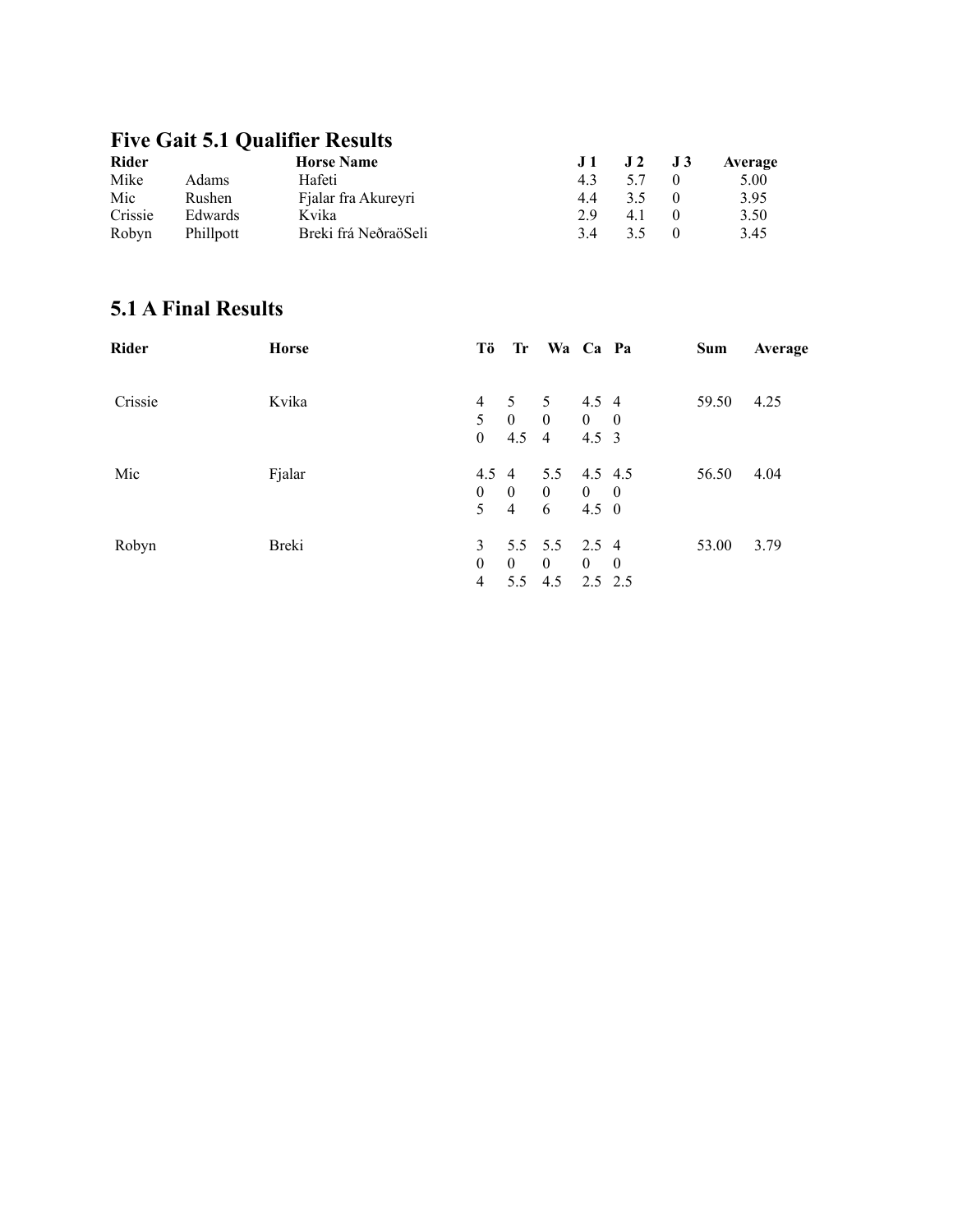### **T8 Beginners Tölt Results**

| <b>Rider</b> |                   | <b>Horse Name</b>       | J 1 | J <sub>2</sub> | J 3 | Average |
|--------------|-------------------|-------------------------|-----|----------------|-----|---------|
| Jenny        | Blakey            | Sindri                  | 4.8 | 4.8            | 4.8 | 4.80    |
| Charlie      | Day               | Glowie                  | 4.3 | 4.8            | 4.7 | 4.60    |
| Daisy        | Richards          | Ara from Bridford       | 4.3 | 4.8            | 4.3 | 4.46    |
| H            | Ashford           | Oskadis fra Kopareykjum | 3.6 | 3.5            | 3.8 | 3.63    |
| Clare        | Simpson           | Ofelia                  | 4.3 | 3              | 3   | 3.43    |
| Libby        | Day               | <b>Brynja</b>           | 3.5 | 2.5            | 2.8 | 2.93    |
| Ruth         | Colwill           | Solvi                   | 3.5 | 3.5            | 1.5 | 2.83    |
| Isabel       | Day               | Svalur                  |     | 3.3            | 2.3 | 2.20    |
| Monica       | Rudin-Burge Fönix |                         | 2.3 | 2              | 2.3 | 2.19    |
| Thalia       | Colver            | Aspar                   | 2.8 | $\overline{2}$ | 1.8 | 2.19    |
| Peter        | Rudin-Burge Hekla |                         | 2.3 | $\overline{2}$ | 1.5 | 1.93    |
| Gareth       | Guenigault        | Jandi                   | 1.8 | 2              |     | 1.59    |

# **T8 Beginners Tölt B Final Results**

| <b>Rider</b> | <b>Horse</b> | A A                                                |                                                    |            | Sum Average |
|--------------|--------------|----------------------------------------------------|----------------------------------------------------|------------|-------------|
| Isabel       | Svalur       | $\mathfrak{Z}$<br>$\overline{4}$<br>$\overline{4}$ | $\mathfrak{Z}$<br>$\overline{4}$<br>$\overline{4}$ | 22.00 3.67 |             |
| Thalia       | Aspar        | $3.5$ $3.5$<br>$3.5$ $3.5$<br>$\overline{4}$       | $\overline{4}$                                     | 22.00 3.67 |             |
| Ruth         | Solvi        | $\overline{4}$<br>$\overline{4}$<br>$1.5 \t2$      | $\overline{4}$<br>$\overline{\mathbf{3}}$          | 18.50 3.08 |             |
| Libby        | Brynja       | 3 <sup>7</sup><br>$1.5$ 3.5<br>$3.5$ $3.5$         | $\overline{2}$                                     | 17.00 2.83 |             |
| Monica       | Fonix        | $\mathfrak{Z}$<br>$1.5 \t2$<br>$\overline{2}$      | 2.5<br>$\overline{2}$                              | 13.00 2.17 |             |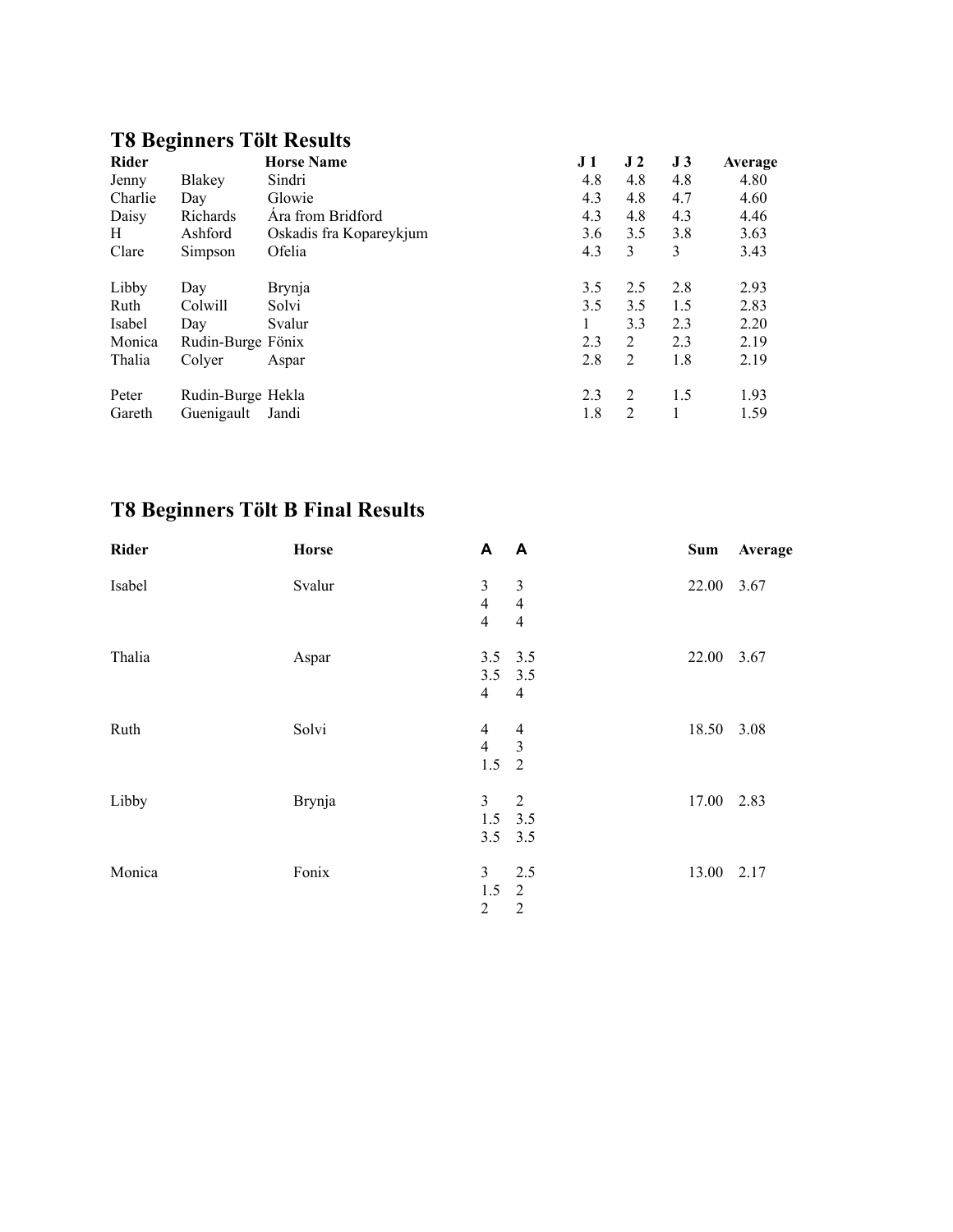# **Beginners Tölt A Final Results**

| Rider   | <b>Horse</b> | S                                                | $\mathbf{E}$                                     |            | Sum Average |
|---------|--------------|--------------------------------------------------|--------------------------------------------------|------------|-------------|
| Jenny   | Sindri       | 4.5<br>$\mathfrak{S}$<br>$\overline{4}$          | 5<br>5<br>5                                      | 28.50 4.75 |             |
| Daisy   | Ara          | $3.5 \quad 5$<br>$4.5 \quad 4$<br>5 <sup>5</sup> | 4.5                                              | 26.50 4.42 |             |
| Charlie | Glowie       | $\overline{4}$<br>4.5 4.5<br>4.5 4.5             | $\overline{4}$                                   | 26.00 4.33 |             |
| H       | Oskadis      | $4 \t 4.5$<br>$3.5 \quad 4$<br>$\overline{4}$    | $\overline{4}$                                   | 24.00 4.00 |             |
| Clare   | Ofelia       | 3.5 3.5<br>$3.5$ $3.5$<br>$\overline{3}$         | $\overline{3}$                                   | 20.00 3.33 |             |
| Thalia  | Aspar        | $\overline{4}$<br>$1.5 \t3$<br>$\overline{2}$    | $\overline{4}$<br>3.5                            | 18.00 3.00 |             |
| Isabel  | Svalur       | 2.5<br>$\overline{2}$<br>1.5                     | $\overline{3}$<br>3.5<br>$\overline{\mathbf{3}}$ | 15.50 2.58 |             |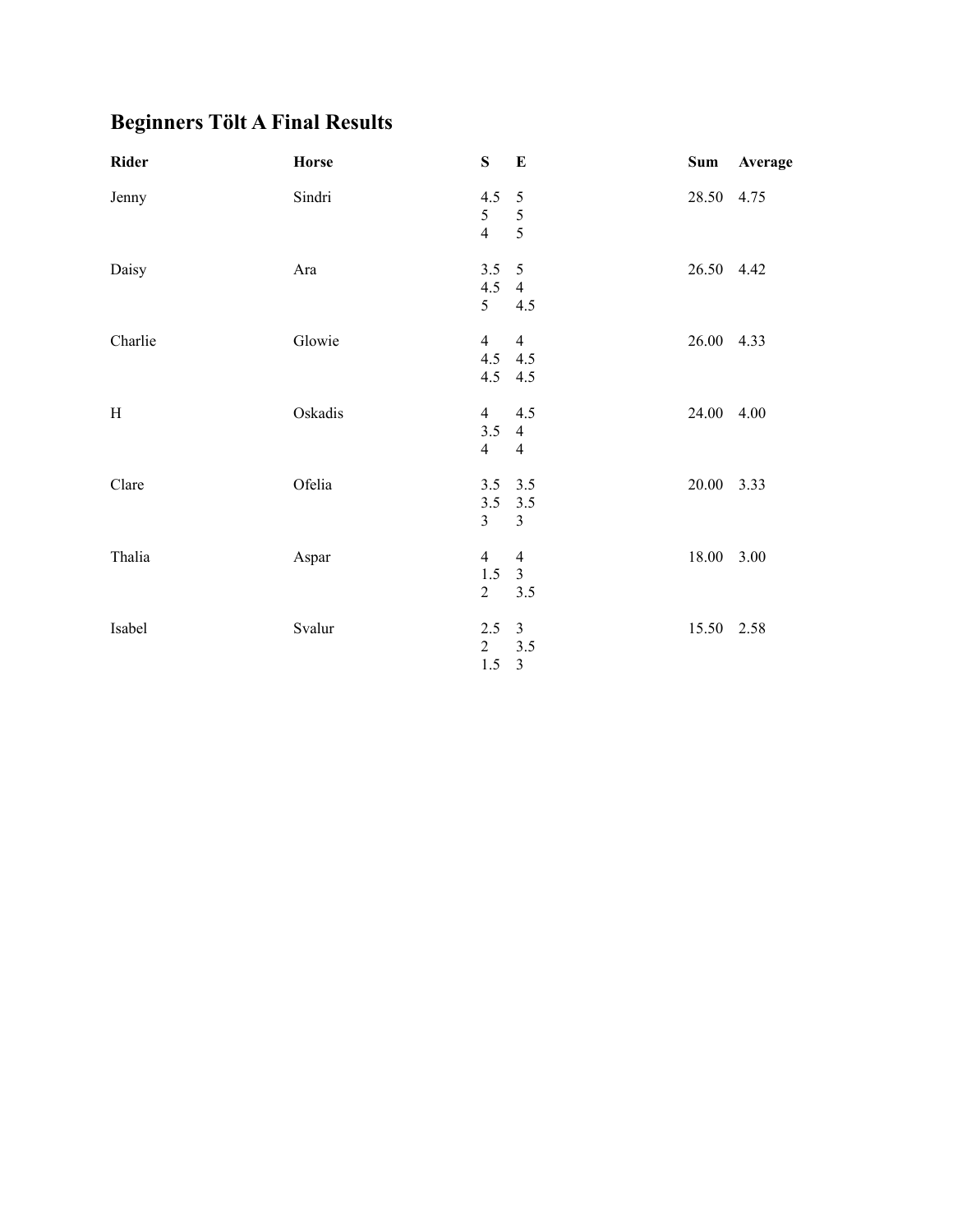## **T7 Qualifier Results**

| <b>Rider</b> |               | <b>Horse Name</b>          | J <sub>1</sub> | J <sub>2</sub> | J <sub>3</sub> | Average |
|--------------|---------------|----------------------------|----------------|----------------|----------------|---------|
| Phillipa     | Pringle       | Sokkull fra Efri Raudalaek | 4.8            | 5              | 4.8            | 4.86    |
| Imogen       | Cooper        | Balthazar                  | 4.8            | 4.5            | 5              | 4.76    |
| Catherine    | Holland       | Svipur from Siamber Wen    | 4.5            | 4.5            | 4.8            | 4.60    |
| Celia        | Carlyon-Smith | Homer                      | 4.3            | 4.5            | 4.8            | 4.53    |
| Nicola       | Guenigault    | Lina from Siamber Wen      | 4.5            | 4.3            | 4.5            | 4.43    |
| Peter        | Richards      | Tibra                      | 5              | 5              | 3.3            | 4.43    |
| Kath         | Heathcote     | Svipur from caehaf         | 4.5            | 3.7            | 4.8            | 4.33    |
| Peter        | Heathcote     | Svali from Tockholes       | 4.5            | $\overline{4}$ | 4              | 4.16    |
| Martine      | Bye           | Lois from Siamber Wen      | 4.8            | 4              | 3.5            | 4.10    |
| Regina       | Andritter     | Nana                       | 4              | 3              | 2.3            | 3.09    |
| Graham       | Tyson         | Askja from Orchardleigh    | 3              | 3              | $\mathfrak{D}$ | 2.66    |

# **Intermediate Group Tölt Final Results**

| <b>Rider</b> | <b>Horse</b> | S                                                  | $\mathbf{E}$                 | Sum        | Average |
|--------------|--------------|----------------------------------------------------|------------------------------|------------|---------|
| Kath         | Sveipur      | $4.5$ $4.5$<br>5<br>5                              | 5 <sup>5</sup><br>4.5        | 28.50 4.75 |         |
| Catherine    | Sveipur      | 4.5 4.5<br>$\overline{4}$<br>5                     | 5 <sup>5</sup><br>4.5        | 27.50 4.58 |         |
| Peter        | Tibra        | 5 <sup>5</sup><br>4.5 5.5<br>$\overline{4}$        | 4.5<br>3.5                   | 27.00 4.50 |         |
| Celia        | Homer        | $\overline{4}$<br>$\overline{4}$<br>$4.5 \quad 5$  | $\overline{4}$<br>4.5        | 26.00 4.33 |         |
| Nicola       | Lina         | 4.5 4<br>$4\overline{ }$<br>4.5                    | 4.5<br>4.5                   | 26.00 4.33 |         |
| Imogen       | Balthazar    | $\mathfrak{Z}$<br>$\overline{2}$<br>$\overline{3}$ | 5.5<br>$\mathfrak{S}$<br>5.5 | 24.00 4.00 |         |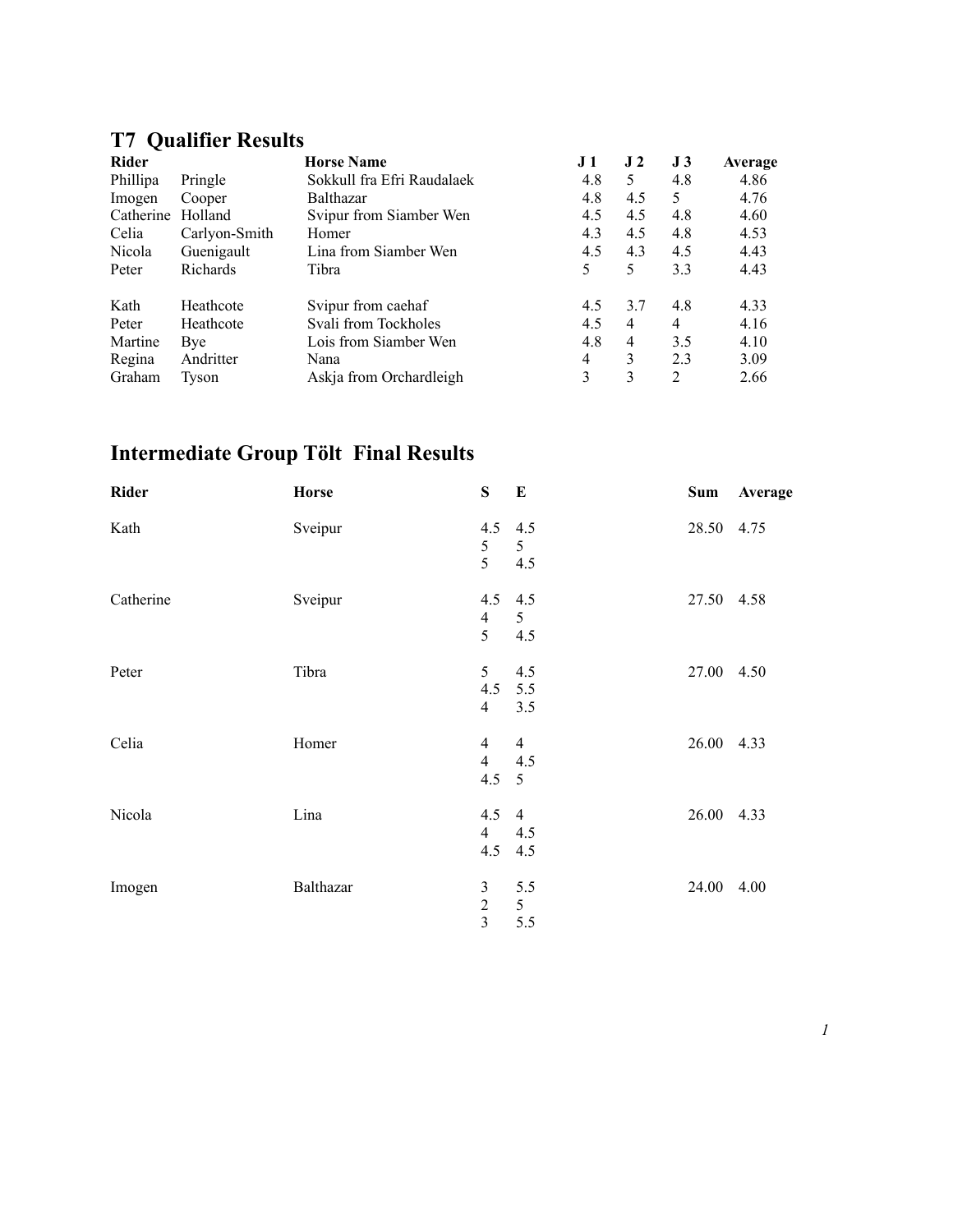# **Tölt T2 Qualifier Results**

| <b>Rider</b> |           | <b>Horse Name</b>               |    | $\bf{J}2$ | J3  | Average |
|--------------|-----------|---------------------------------|----|-----------|-----|---------|
| Nadine       | Kunkel    | Sveipur from Ashdown Forest     | 54 | 48        | 5.1 | 5.10    |
| Celia        |           | Carlyon-Smit Magnus from Costow | 49 |           | 51  | 5.00    |
| Crissie      | Edwards   | Kvika                           |    | 46        | 4.5 | 4.69    |
| Fiona        | Tvson     | Gola from Bridford              | 24 | 36        | 3.3 | 3.09    |
| Fave         | Litherand | Kara                            | 23 |           | 0.5 | 1.59    |

## **T2 A Final Results**

| <b>Rider</b> | <b>Horse</b> | $\mathbf F$                          | $S$ L                            |                                       | Sum   | Average |
|--------------|--------------|--------------------------------------|----------------------------------|---------------------------------------|-------|---------|
| Celia        | Magnus       | 5<br>$\overline{4}$                  | 5<br>4.5 5 4.5<br>4.5 4          | 5                                     | 55.00 | 4.58    |
| Crissie      | Kvika        | 4.5<br>5 <sup>5</sup><br>5           | 5<br>5 <sup>5</sup><br>5         | 4<br>4.5<br>3.5                       | 53.50 | 4.46    |
| Nadine       | Sveipur      | 5<br>5<br>$5.5\ 5$                   | 5<br>5                           | 3<br>$\overline{3}$<br>4.5            | 51.50 | 4.29    |
| Fiona        | Gola         | $4.5 \quad 4$<br>$\overline{4}$      | 3.5 3.5 3<br>$\overline{4}$      | 4<br>3                                | 43.50 | 3.63    |
| Faye         | Kara         | $\overline{4}$<br>$3.5 \quad 3$<br>3 | $\overline{4}$<br>$\mathfrak{Z}$ | $\boldsymbol{0}$<br>2<br>$\mathbf{1}$ | 26.50 | 2.21    |

*1*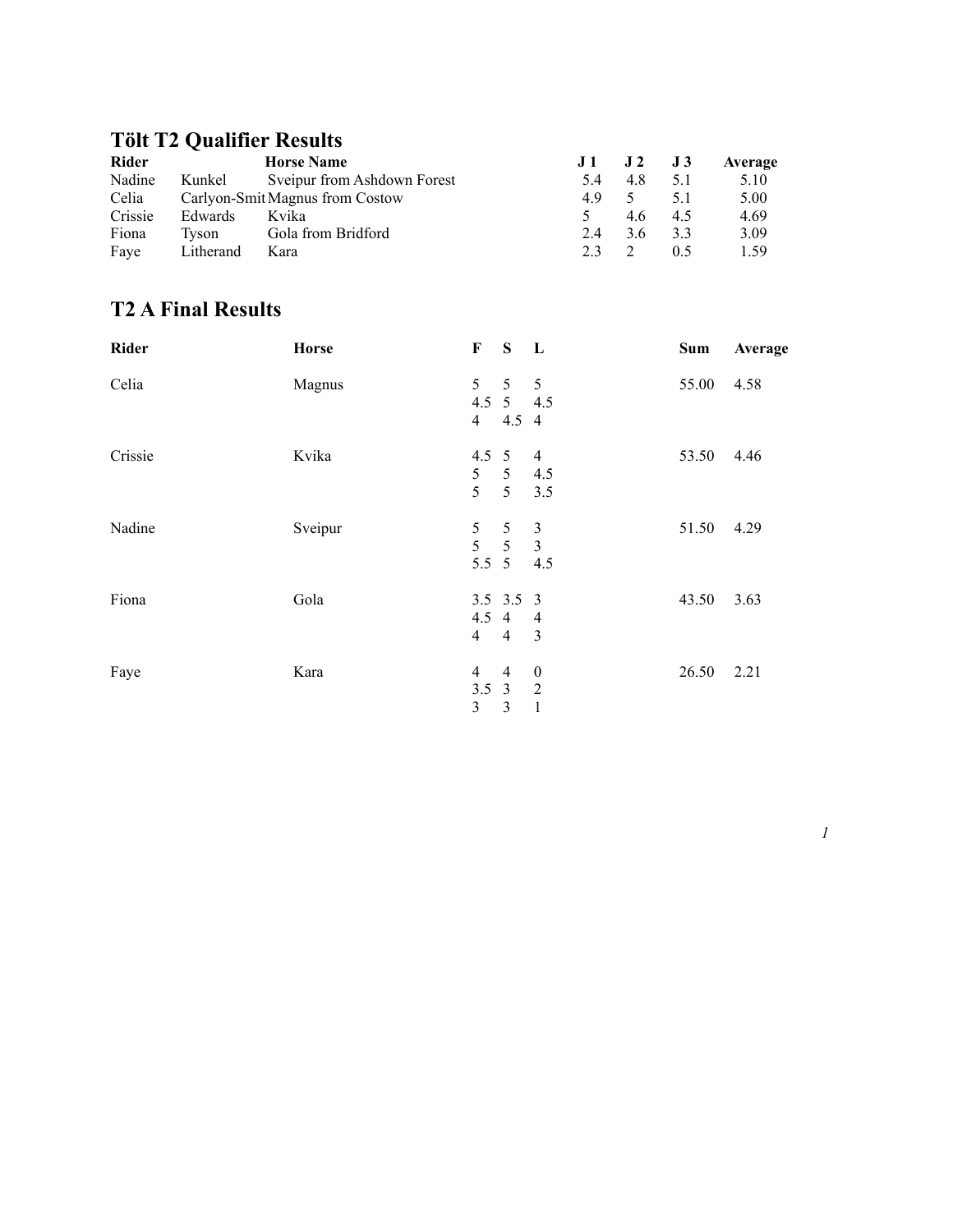# **Tölt T1 Qualifier Results**

| <b>Rider</b>  |          | <b>Horse Name</b>         |    | $J1$ $J2$ $J3$ |                | Average |
|---------------|----------|---------------------------|----|----------------|----------------|---------|
| Nadine        | Kunkel   | Kjarkur frá Efri-Rauðalæk | 58 | 55             | -5.8           | 5.70    |
| Jemimah Adams |          | Fiolnir                   | 47 | 53             | 43             | 4.76    |
| Robyn         | Phillpot | Tindur fra Kalfholi 2     | 48 | 45             | $\overline{4}$ | 4.43    |
| Harriet       | Vincent  | Rispa frá Kalfholti       | 43 | 45             | 42             | 4.33    |

### **T1 A Final Results**

| Rider   | <b>Horse</b> | W              | E                   | $\mathbf{F}$ | Sum   | Average |
|---------|--------------|----------------|---------------------|--------------|-------|---------|
| Nadine  | Kjarkur      |                | $6\quad 5.5\quad 6$ |              | 51.00 | 5.67    |
|         |              |                | 5.5 5.5 5.5         |              |       |         |
|         |              |                | 5.5 5.5 6           |              |       |         |
| Harriet | Rispa        | 4.5 5          |                     | 6.5          | 45.00 | 5.00    |
|         |              |                | $4 \quad 5 \quad 6$ |              |       |         |
|         |              | $3.5 \quad 5$  |                     | 5.5          |       |         |
| Robyn   | Tindur       |                | 5.5 4.5 5           |              | 41.00 | 4.56    |
|         |              |                | $4.5$ $4.5$ $4.5$   |              |       |         |
|         |              | $\overline{4}$ | $\overline{4}$      | 4.5          |       |         |

*1*